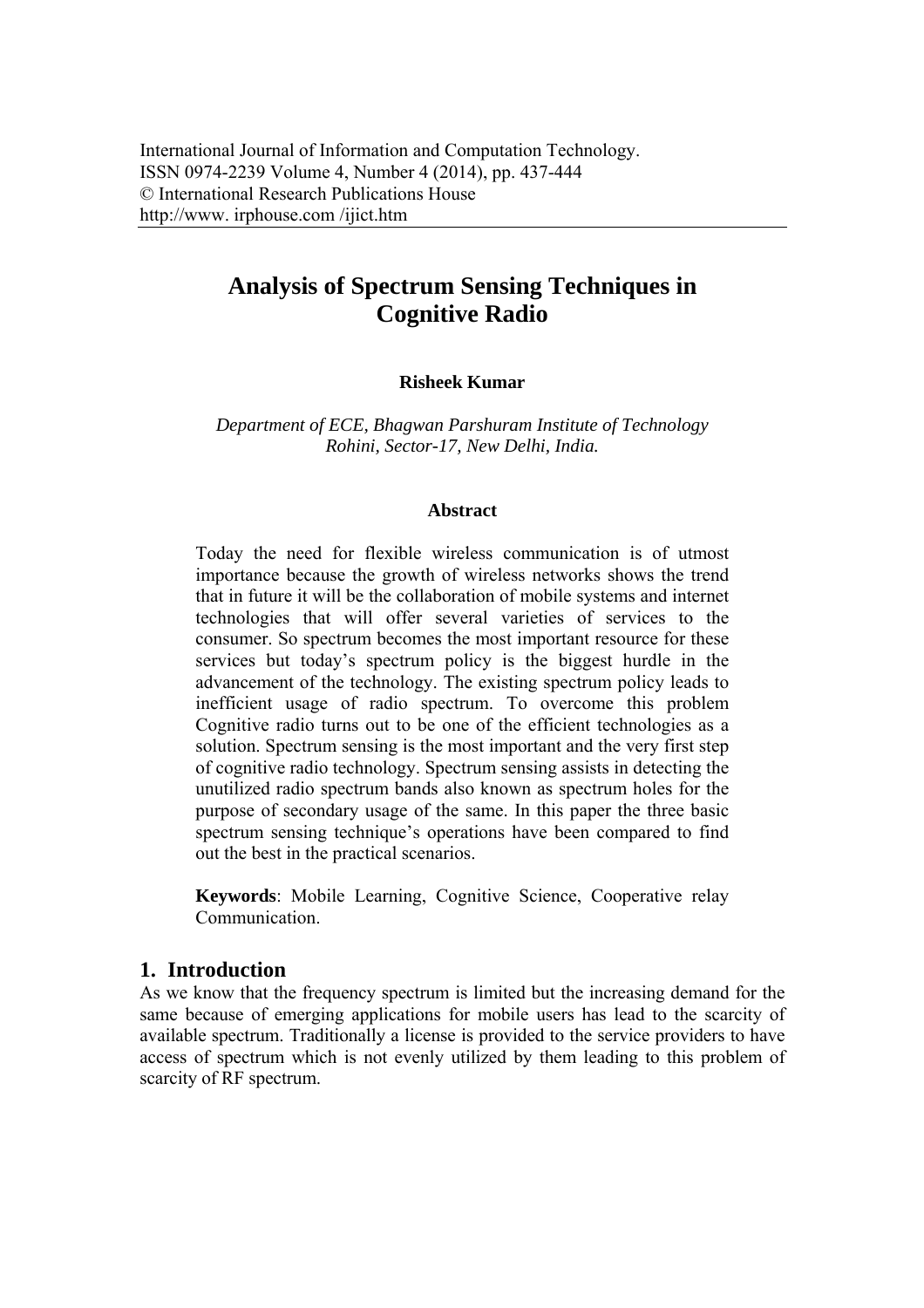The traditional licensing scheme limits the frequency spectrum's use and results in low utilization of it. Due to this spectrum licensing scheme, spectrum holes arises. Spectrum holes are frequency bands which are allocated to but in some location and at sometimes not utilized by licensed users and hence give an opportunity to secondary unlicensed user to use it.

In order to increase the efficiency of available spectrum, above mentioned restrictions needs to be modified. Hence the idea of cognitive radio [1] was introduced, with goal to provide adaptability to wireless transmission through dynamic spectrum access as well as enhancing the utilization of the frequency spectrum [2]. Therefore from above discussion the essential features of cognitive radio can be drawn which are like continuous awareness, dynamic frequency selection, frequency negotiation and agility. The whole functioning of cognitive radio can be explained through cognitive cycle which is given in figure 1.

Hence from the cognitive cycle it is very clear that there are 3 main tasks [3]:

- 1. Radio scene analysis, which takes care of estimation of interference temperature and detects spectrum holes. This step is also termed as Spectrum Sensing.
- 2. Channel identification which takes care of estimation of channel state information (CSI). This step is also termed as spectrum analysis.
- 3. Transmit power control and dynamic spectrum management. This step is also termed as spectrum decision.



**Fig. 1**: Cognitive cycle.

This paper is targeted at addressing the performance analysis of the three main spectrum sensing techniques under the non-cooperative category. The techniques which have been discussed in the paper are Matched Filter detection, Energy detection and Cyclostationary feature detection.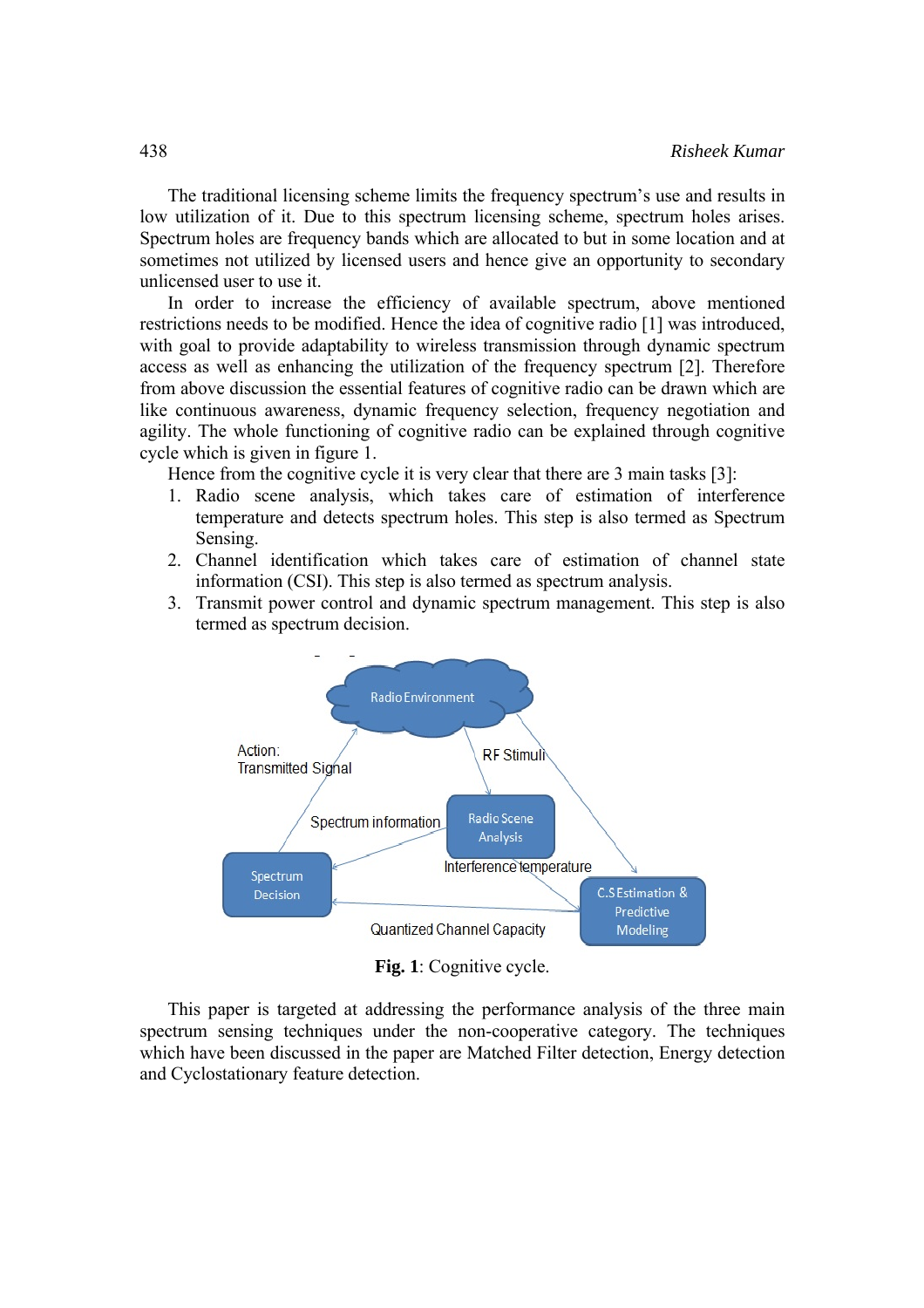# **2. Spectrum Sensing**

One of the most important steps of cognitive cycle is spectrum sensing. The objective of spectrum sensing is to detect the presence of transmissions from primary users. Mainly, there are three types of spectrum sensing; non-cooperative sensing, cooperative sensing and interference based sensing as shown in figure 2.



**Fig. 2**: Spectrum Sensing Techniques.

In this paper we are limiting ourselves to the non-cooperative sensing only.

#### **2.1 Matched Filter Detection**

A matched filter is a linear filter which maximizes the output signal to noise ratio for a given input signal. Matched filter detection technique is applied when primary user's a priori knowledge is known. In matched filter operation the unknown signal is convolved with the filter's impulse response which is the mirror and time shifted version of the primary user signal [4]. Mathematically, matched filter operation can be expressed as:

$$
Y(n) = \sum_{k=-\infty}^{\infty} h(n-k)x(k)
$$
 (1)

The block diagram for the matched filter detector is given in figure 3.



**Fig. 3**: Block Diagram for Matched Filter Detection [11]

#### **2.2 Energy Detection**

Energy detection is the simplest sensing technique because it does not require any a priori knowledge of the primary user signal. In this detection the primary user is detected based on the sensed energy. The block diagram description of the same is given in figure 4. In this method, the received signal is passed through band pass filter and the band limited signal is then integrated over a time interval. The time integrated signal is then compared with the predefined threshold to determine the presence of primary signal. The hypothesis test for the signal identification can be expressed as [4]: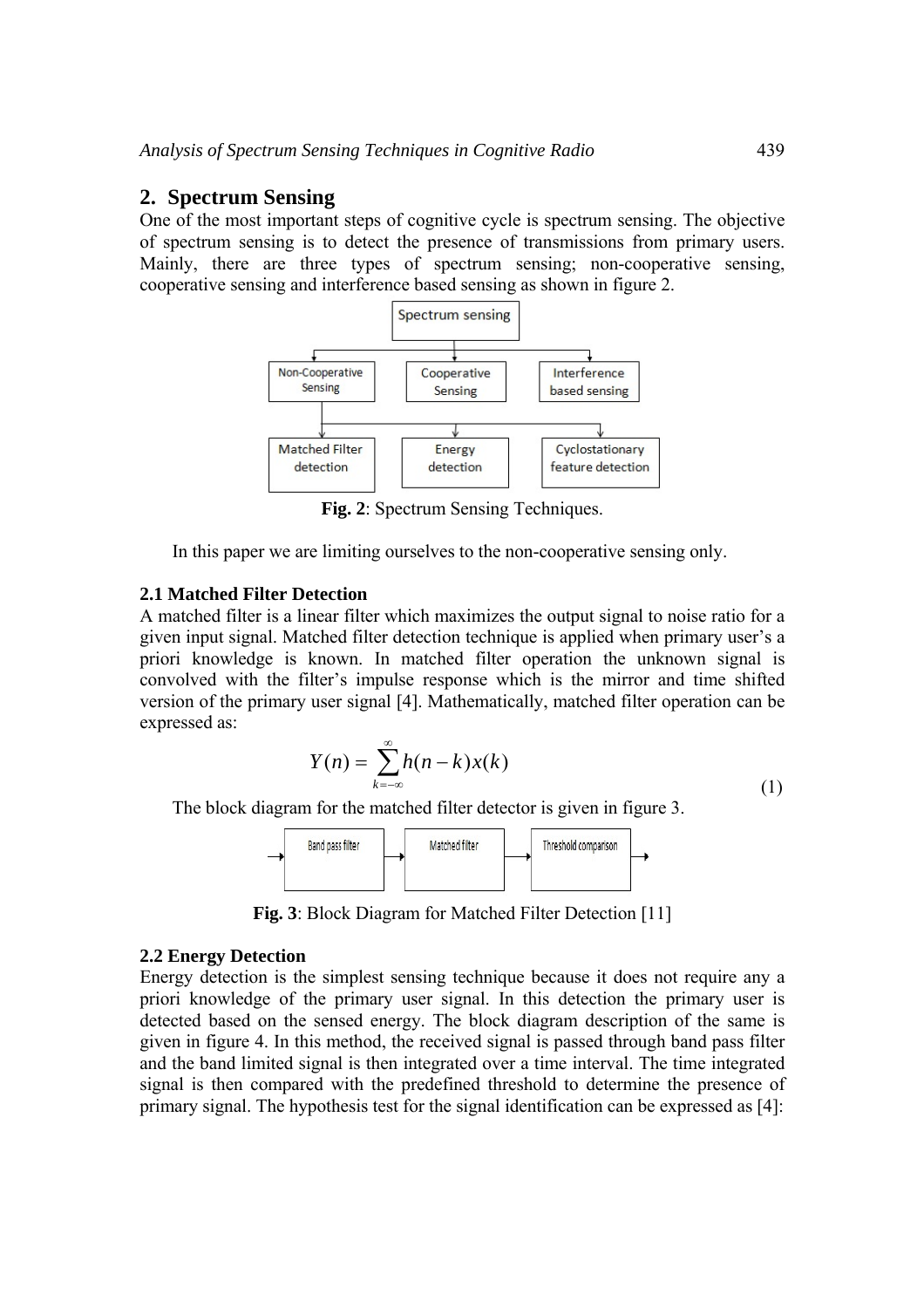$$
H_1: x(n) = s(n) + w(n)
$$
 (2)

$$
H_0: x(n) = w(n)
$$
\n<sup>(3)</sup>

where s (n) is the signal transmitted by the primary users, x (n) is the signal received by the secondary users, w (n) is the additive white Gaussian noise. Hypothesis  $H_0$  represents the absence of primary user whereas  $H_1$  represents the presence of primary user. The mathematical expression for the calculation of energy is given as:

$$
\sum_{n=0}^{N} |x(n)|^2 \tag{4}
$$

Now the energy is compared to the threshold for checking which hypothesis is true using the following mentioned expressions.

$$
E > \lambda: H_1
$$
\n
$$
E < \lambda: H_0
$$
\n
$$
(5)
$$
\n
$$
(6)
$$



**Fig. 4**: Block Diagram of Energy Detection [11]

#### **2.3 Cyclostationary Feature Detection**

The transmitted signal from the primary users has a periodic pattern. This periodic pattern is known as cyclostationarity and is used to detect the presence of a licensed user [4]. If the autocorrelation of a signal is a periodic function, then the signal is called cyclostationary signal. When the autocorrelation function is expanded in terms of Fourier series co-efficient it comes out that the function is only dependent on frequency. The spectral components of a cyclostationary process are completely uncorrelated to each other. The Fourier series expansion is called cyclic autocorrelation function (CAF) and the related frequency is called cyclic frequency. The cyclic spectral density (CSD) is calculated by taking the Fourier transform of the CAF and it represents the density of the correlation between two spectral components that are separated by a quantity equal to the cyclic frequency. This periodic pattern is very helpful in distinguishing the primary user from the noise [5], [6], [7].

A received signal x (t) is considered to be cyclostationary if it's mean and auto correlation shows periodicity as [8]:

$$
m_{x}(t+T_0) = m_{x}(t) \tag{6}
$$

$$
R_x(t+T_0, u+T_0) = R_x(t, u)
$$
\n(7)

where the period of mean and auto correlation is  $T_0$ . If t and u are replaced in the autocorrelation equation with  $t+\tau/2$  and  $t-\tau/2$ , then

$$
R_x(t+\tau/2, t-\tau/2) = \sum R_x^{\alpha}(\tau)e^{j2\pi\alpha t}
$$
 (8)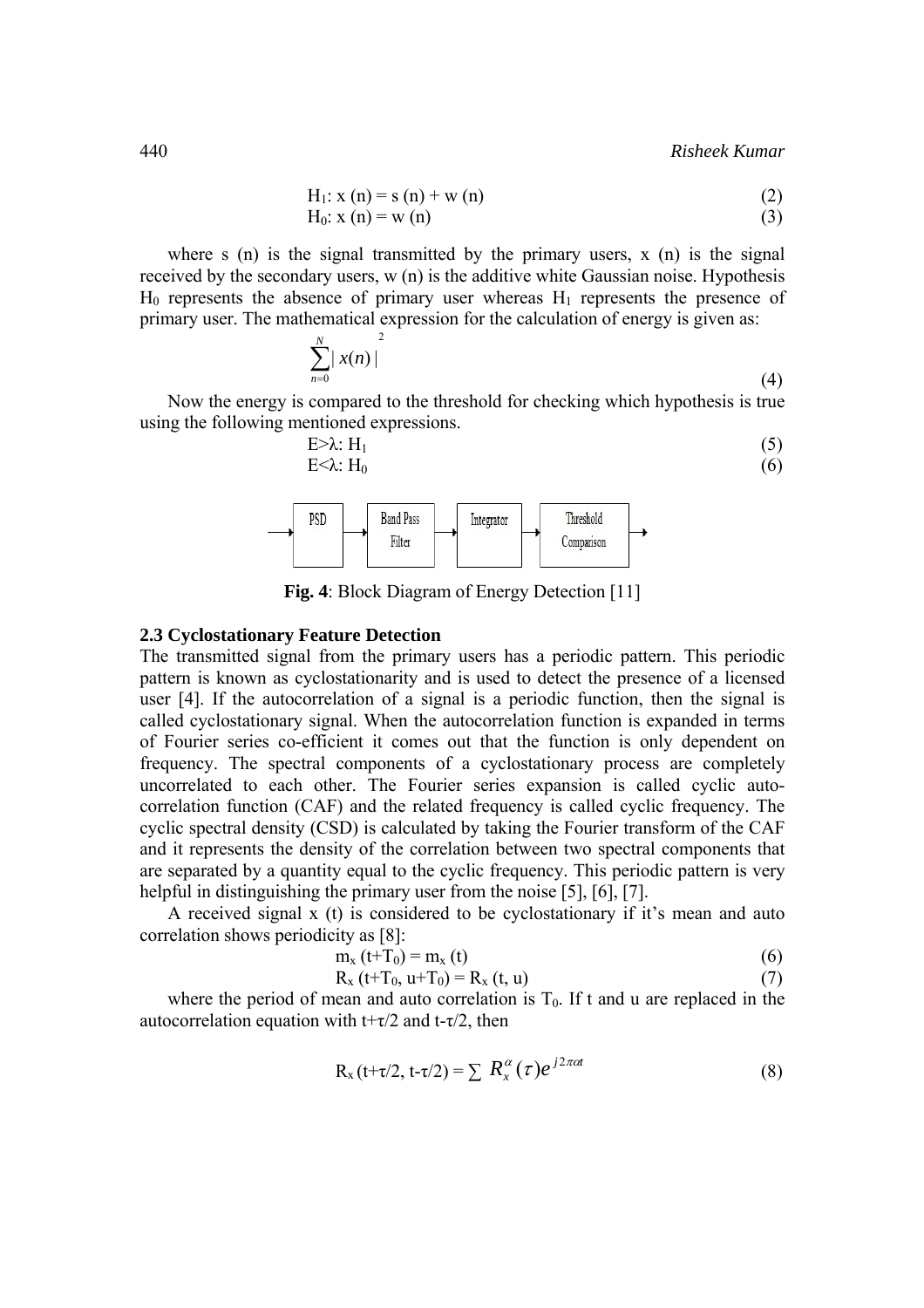where  $R_{r}^{\alpha}$  represents the Cyclic Autocorrelation Function (CAF) and  $\alpha$  denotes the cyclic frequency. Cyclic frequency is presumed to be a known parameter to the receiver. CAF is calculated as:

$$
R_x^{\alpha}(\tau) = \frac{1}{T} \int_{-1/T}^{1/T} R_x(t + \tau/2, t - \tau/2) e^{-j2\pi\alpha t} dt
$$
 (9)

Cyclic spectral density (CSD) is obtained as:

$$
S_x^{\alpha}(f) = \int_{-\infty}^{\infty} R_x^{\alpha}(\tau) e^{-j2\pi f \tau} d\tau
$$
 (10)

The signals transmitted by the primary users are generally coupled with cyclic prefix, spreading codes, etc which result in the periodicity of their statistics like mean and auto correlation. When the CSD for such signals is calculated, it helps in highlighting such periodicities. Fourier transform of the correlated signal results in the peak at frequencies which are specific to a signal and searching for these peaks helps in determining the presence of the primary user whereas noise is random in nature and it does not exhibit such periodicities hence it doesn't get highlighted when its correlation is done. The block diagrammatic explanation of this detector is shown in figure 5.



**Fig. 5**: Block diagram for cyclostationary feature detection [10]

The three techniques discussed above can be summarized in table 1 [9].

| Sensing Approach         | Advantage             | Disadvantage                   |
|--------------------------|-----------------------|--------------------------------|
| Matched filter detection | Optimal performance   | Prior knowledge of PU's signal |
|                          | and low cost          | is required                    |
| Energy detection         | No prior knowledge    | Cannot work in low SNR;        |
|                          | required and low cost | cannot distinguish primary and |
|                          |                       | other secondary users          |
| Cyclostationary          | Robust in low SNR and | Partial information of primary |
| detection                | interference          | user is required; high         |
|                          |                       | computation cost               |

**Table 1**: Comparison Of Sensing Techniques.

#### **3. Results & Analysis**

The simulations for analysing the above discussed techniques were done on MATLAB. The main target of these simulations was to compare the operation performance of the three. The performance metrics considered in the paper are probability of detection and probability of false alarm. The simulation parameters are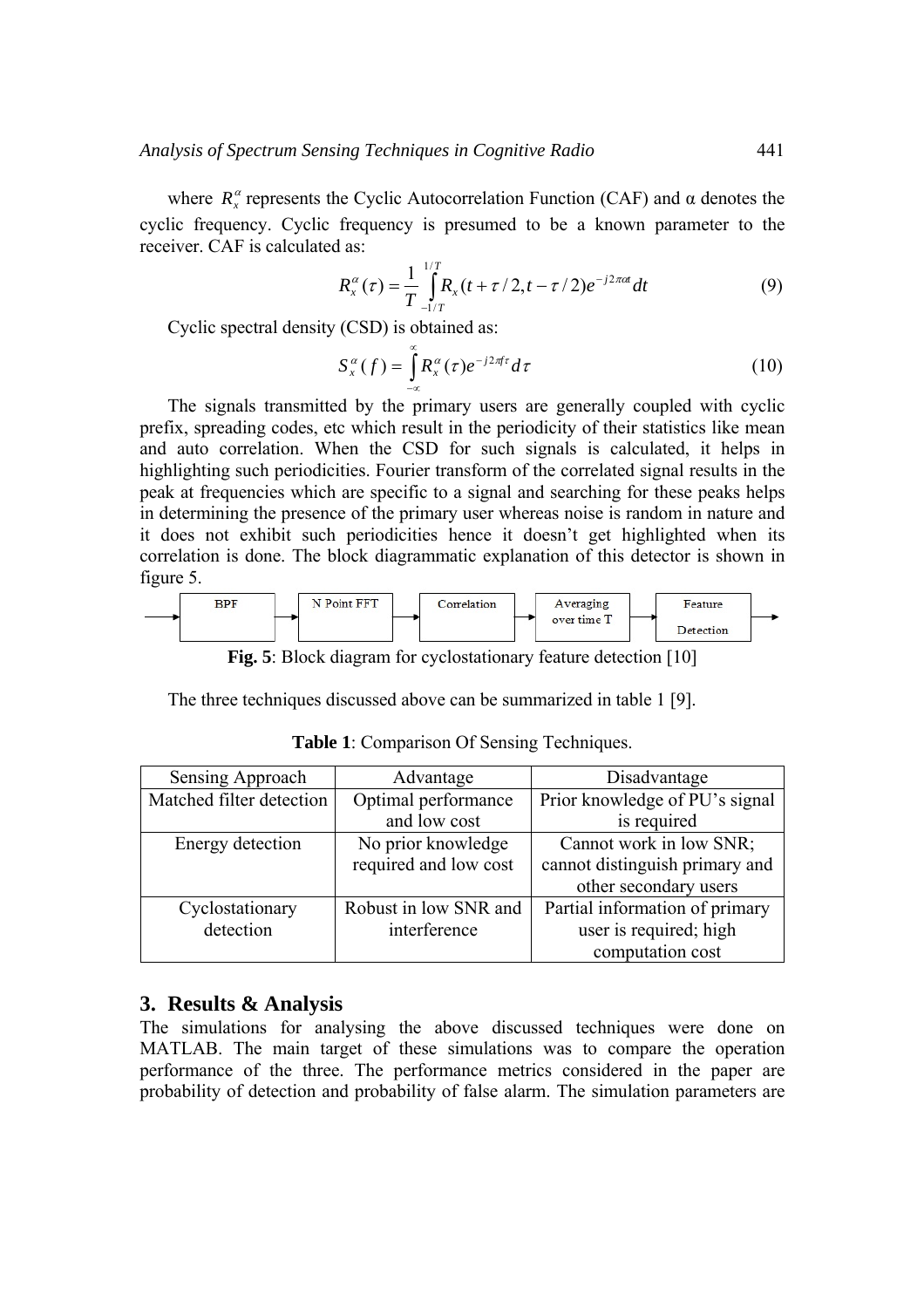tabulated in table 3. The primary signal considered in the simulation is Digital Video Broadcast - Terrestrial (DVB-T) signal at 90MHz [10]. The DVB-T signal parameters are mentioned in table 2.

| <b>Transmission Mode</b>      | 2K, 8K                          |
|-------------------------------|---------------------------------|
| Number of useful sub-carriers | 1705,6817                       |
| Number of TPS pilots          | 17,68                           |
| Radio Frequency (MHz)         | $45 - 860$                      |
| Guard Interval                | $1/4$ , $1/8$ , $1/16$ , $1/32$ |
| Bandwidth                     | 6, 7, 8                         |
| Elementary period             | 7/48, 7/56, 7/64                |
| Channel model                 | Rayleigh, Ricean                |
| <b>Require BER</b>            | $2x10-4$                        |

**Table 2**: DVB-T Parameters

| <b>Table 3: Simulation Parameters.</b> |  |
|----------------------------------------|--|
|----------------------------------------|--|

| <b>Parameters</b>                            | <b>Values</b>              |
|----------------------------------------------|----------------------------|
| Mode                                         | 2K                         |
| Elementary period (T)                        | $7/64$ $\mu$ s             |
| Number of carriers (K)                       | 1705                       |
| Minimum carrier number                       | 0                          |
| Maximum carrier number                       | 1704                       |
| Duration (Tu)                                | 224 <sub>us</sub>          |
| Carrier Spacing (1/Tu)                       | 4464 Hz                    |
| Carrier Spacing between Kmin & Kmax (K-1)/TU | $7.61$ Hz                  |
| Guard interval                               | $\frac{1}{4}$              |
| Duration of guard interval $(\Delta)$        | $56\mu s$                  |
| Duration of symbol section (TU)              | $224\mu s$                 |
| Total symbol duration $(\Delta + TU)$        | $(56+224)\mu s = 280\mu s$ |

The simulation results for both the metrics is shown in figure 6 and figure 7 respectively. From the figure 6 we can observe that cyclostationary detector can achieve 100% detection at near about -8db SNR whereas to achieve such detection energy detector needs to have around 8 db of SNR and matched filter detector can achieve the same detection performance at near about 15db SNR. So from the figure we conclude that cyclostationary detector proposed here out performs the other two major detectors by a large margin as it performs extremely well at lower SNR, which is the most important aspect of DVB-T primary signal as per the IEEE 802.22 standards of cognitive radio. Figure 7, shows the probability of false detection as a function of SNR. Here we can observe that the probability of false detection for energy detector increases with the decrease in SNR i.e. as the SNR goes negative the false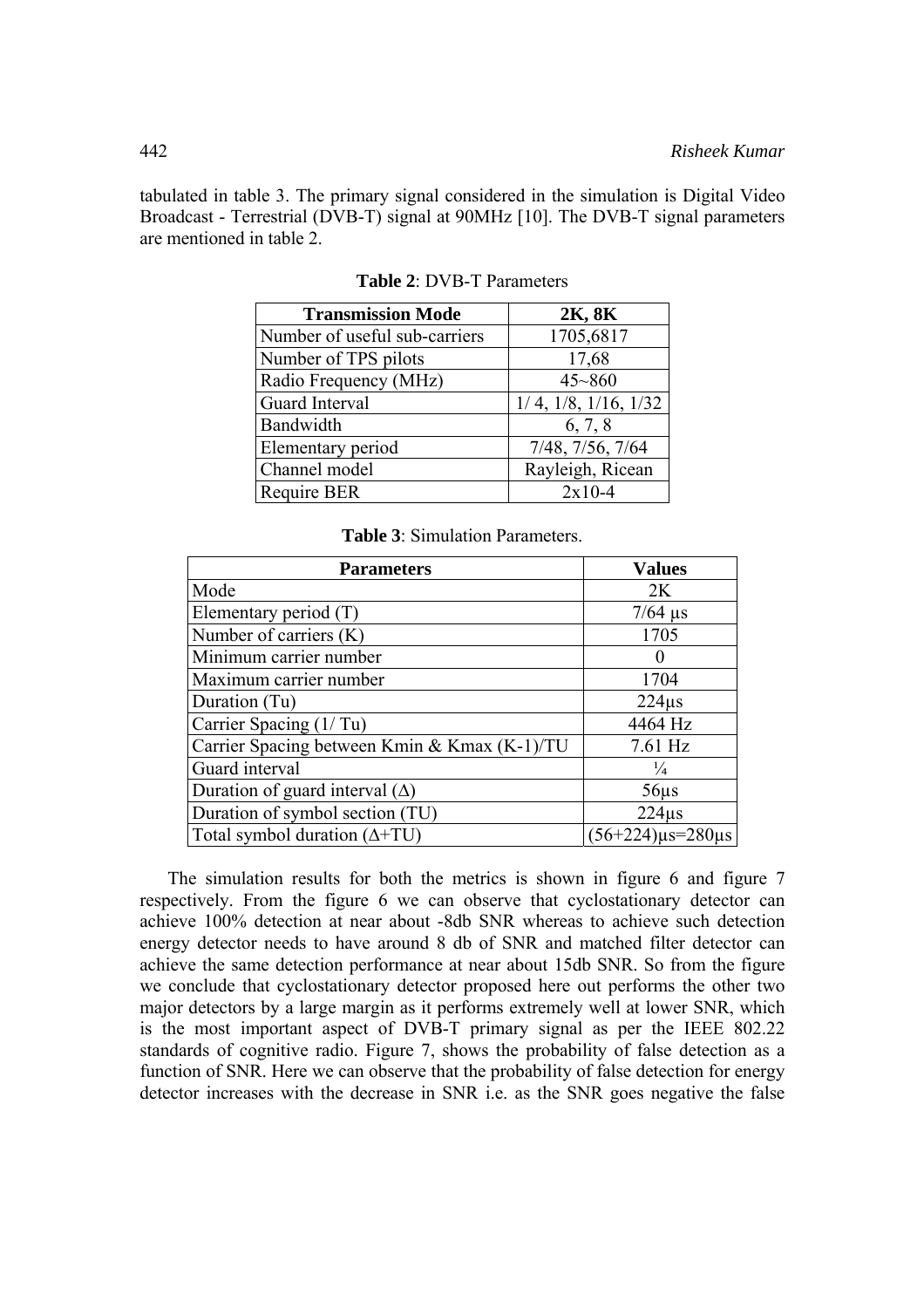detection probability increases for the energy detector, for matched filter also follows the similar path though the detection probability for both these detectors approaches to minimum at 14db and 8 db SNR respectively. Now when the cyclostationary detector is observed it has the probability of false detection almost zero i.e. negligible in comparison to the other two detectors. So even on this parameter the cyclostationary detector out performs the other two major detectors.



## **4. Conclusion**

In the paper, the three major sensing techniques were compared for their performance on detection of DVB-T signal with probability of detection and probability of false alarm as performance metrics. The advantages and disadvantages of all the detectors have been tabulated as well. The results obtained after the simulation shows that energy detection begins its operation at -7db SNR whereas the matched filter detection